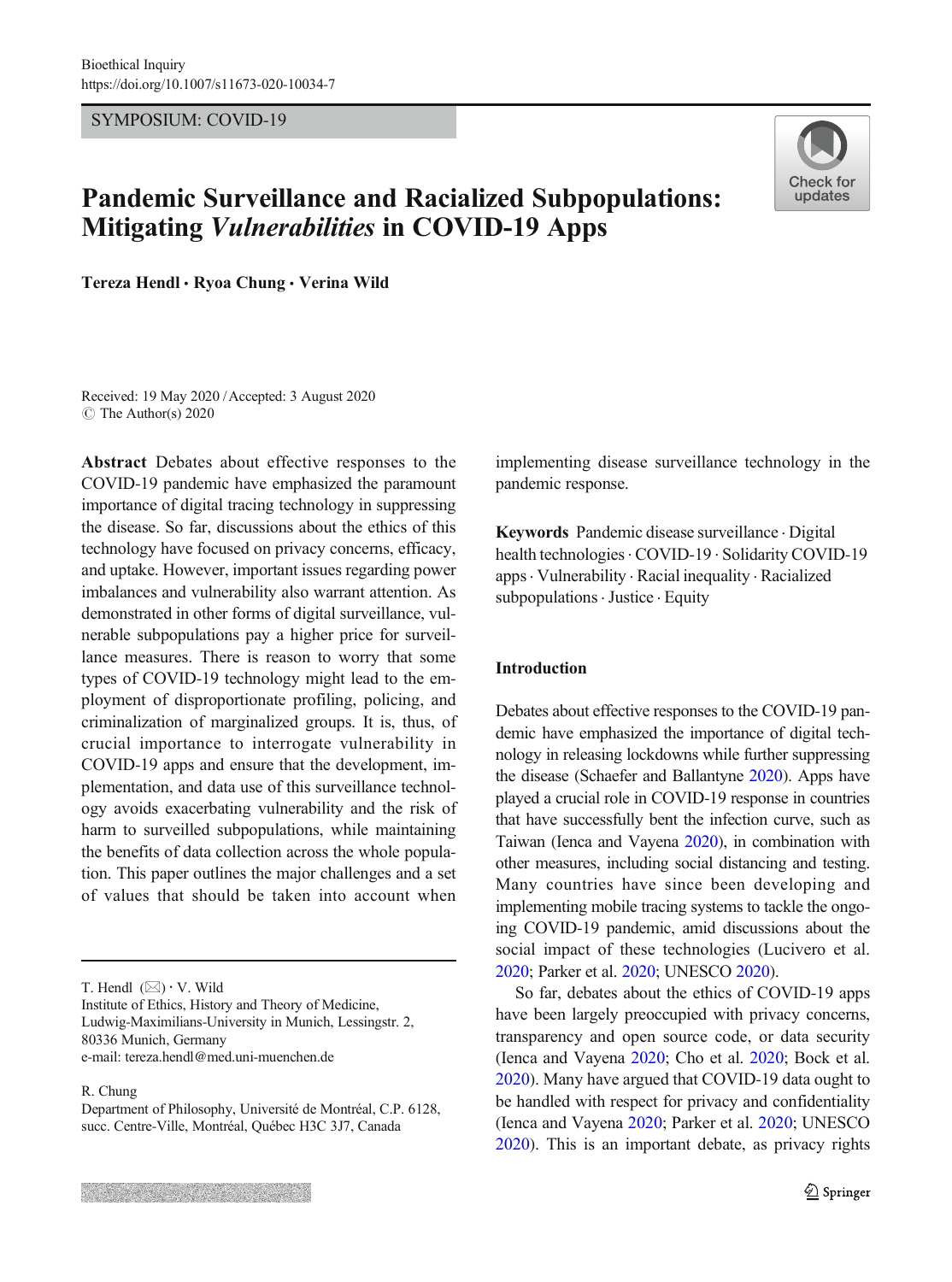safeguard many liberties (Ienca and Vayena [2020](#page-5-0)). For example, the UNESCO Statement on COVID-19: Ethical Considerations from a Global Perspective ( [2020,](#page-5-0) 4) emphasizes that values of privacy and autonomy should be "carefully balanced with values of safety and security." Respect for privacy in COVID-19 responses is also important as a failure to comply with requirements of confidentiality can undermine public trust and deter people from following public-health recommendations and negatively affect health outcomes (Ienca and Vayena [2020\)](#page-5-0). Hence, some suggest (Parker et al. [2020](#page-5-0); CIFAR [2020](#page-4-0)) that, ideally, data provided to apps should be voluntarily self-reported and anonymized.

The concern about vulnerability is crucial as crises such as pandemics and their aftermaths typically do not affect individuals equally (Farmer [2009](#page-4-0); Uscher-Pines et al. [2007](#page-5-0); Oakes and Kaufman [2006\)](#page-5-0). The UNESCO ([2020](#page-5-0), 2) statement on COVID-19 recognizes that in times of pandemic "vulnerable individuals become even more vulnerable." Preliminary evidence has shown that vulnerable groups such as racialized people are among those most negatively affected by the COVID-19 pandemic (Office for National Statistics [2020;](#page-5-0) Covid Tracking Project [2020\)](#page-4-0). Importantly, scholars of vulnerability (Enarson [2012;](#page-4-0) Hunt et al. [2015](#page-5-0); Durocher et al. [2016](#page-4-0)) have argued that responses to disastrous events which do not carefully interrogate vulnerability in the target population risk exacerbating the vulnerability of already marginalized subpopulations.

In order to unpack such exacerbated vulnerabilities, it is of immense importance to collect and evaluate exact demographic data in marginalized subpopulations in the infectious disease context. Precisely because the COVID-19 pandemic isn't affecting the population in the same way, epidemiological data on COVID-19 infection and mortality are needed to capture the scale and forms of the inequalities entrenched and magnified by the pandemic (Bhala et al. [2020](#page-4-0); Chowkwanyun and Reed [2020](#page-4-0)). Thus, experts argue that policymakers and leaders of health systems need to release "racial and ethnic demographic data on COVID-19 infection and mortality" (Essien and Venkataramani [2020](#page-4-0)), including data on Indigenous people (UN 2020). These data should be collected and analysed, such as is done, for example, by the COVID Tracking Project [\(2020\)](#page-4-0), which compiles data from U.S. health institutions.

However, important issues regarding power imbalances and vulnerability in relation to COVID-19 apps, which can complement the collection of demographic epidemiological data, warrant closer attention. As we will show here, a comprehensive debate about vulnerability in COVID-19 apps is necessary to prevent a pandemic-response, which would further exacerbate the vulnerability of the structurally marginalized subpopulations.

## Vulnerability in the COVID-19 Pandemic

In our discussion of vulnerability in the COVID-19 context, we use the taxonomy of vulnerability developed by Rogers et al. [\(2012](#page-5-0)). These scholars distinguish between inherent vulnerability, arising from one's corporeality; situational vulnerability stemming from one's personal, social, political, economic, or environmental situatedness as an individual or member of a group; and pathogenic vulnerability, emerging in sociopolitical contexts where a pre-existing vulnerability is multiplied by oppression or injustice (Rogers et al. [2012;](#page-5-0) Mackenzie et al. [2014](#page-5-0)).

In the COVID-19 pandemic, we observe that while all people are inherently vulnerable to the virus, racialized individuals are situationally more vulnerable to being infected by and dying from COVID-19 (Bhala et al. [2020;](#page-4-0) Benjamin [2020](#page-4-0); Essien and Venkataramani [2020](#page-4-0)). Owing to structural disadvantage, racialized people are more likely to be in low-waged "essential" employment requiring them to commute to work and more commonly live in overcrowded housing which is difficult to self-isolate in, all of which makes them more susceptible to contracting the virus (Bhala et al. [2020;](#page-4-0) Benjamin [2020;](#page-4-0) Essien and Venkataramani [2020\)](#page-4-0). Furthermore, this socioeconomic inequality translates to comorbidities, which make racialized people more prone to death from a COVID-19 infection.

While COVID-19 apps promise to decrease infection rates, if not designed and executed carefully, they risk making disadvantaged subpopulations pathogenically vulnerable. Scholarship on data surveillance (Benjamin [2019](#page-4-0); Jefferson [2020](#page-5-0)) suggests that vulnerable subpopulations pay a higher price. Studies on digital technology such as facial recognition software and predictive policing demonstrate that racialized groups are typically subject to higher scrutiny and suffer greater negative consequences (Benjamin [2019](#page-4-0); Poster [2019](#page-5-0); Scannell [2019;](#page-5-0) Jefferson [2020\)](#page-5-0). These include racial profiling and disproportionate policing, perpetuating the stigmatization and marginalization of already disadvantaged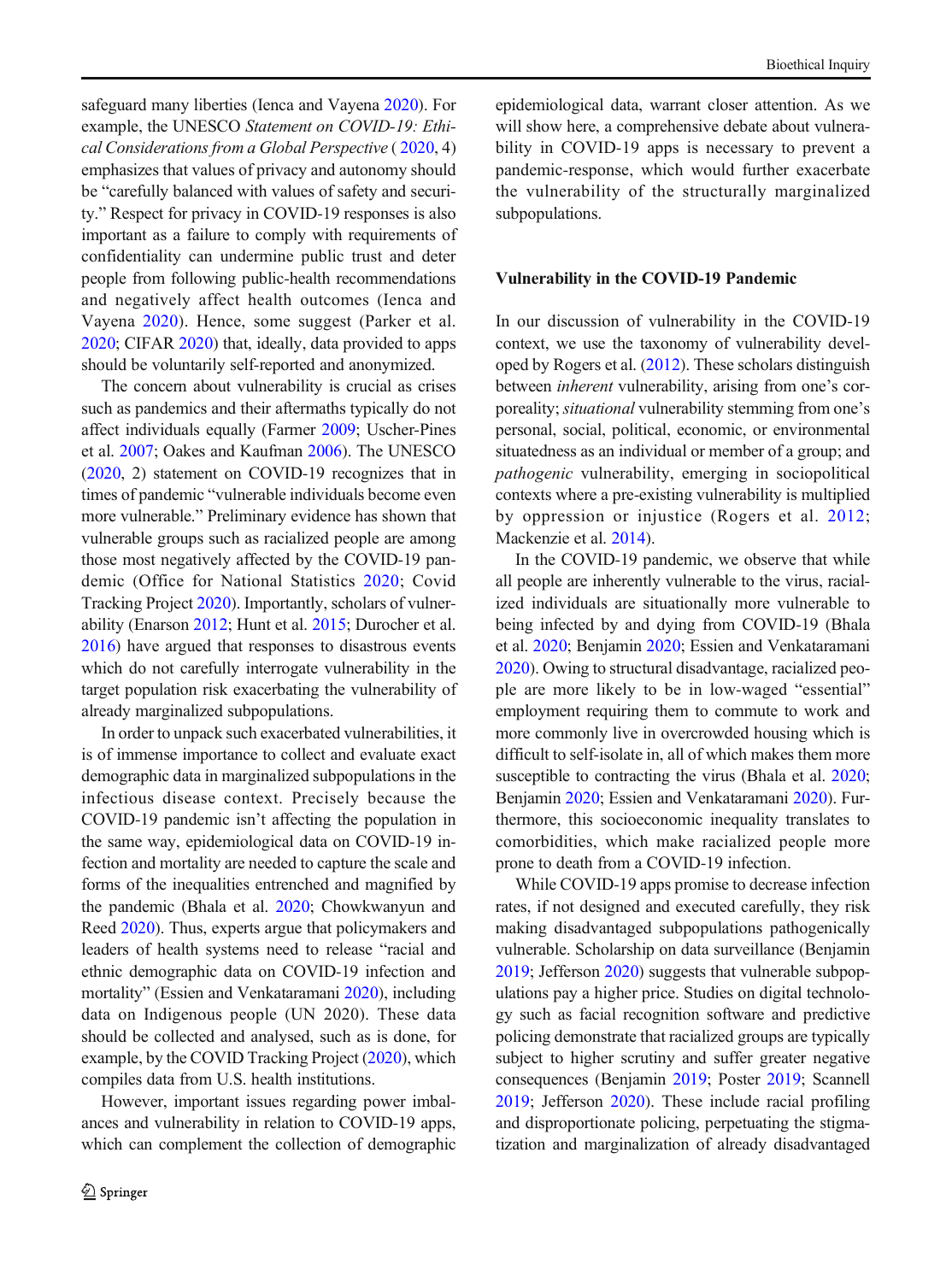subpopulations. These risks ought to be taken seriously in debates on COVID-19 apps and related measures.

Since the outbreak of the COVID-19 pandemic, the world has seen a surge in anti-Asian stigmatization, including by political leaders (Nature [2020\)](#page-5-0). There is also evidence of state authorities in different countries employing COVID-19 response tactics that disproportionately target structurally disadvantaged groups. In New York City, social distancing policing has led to the arrests of predominantly Black and Hispanic civilians (Southall [2020\)](#page-5-0). In Australia the police have patrolled areas with high density of migrant subpopulations instead of predominantly white rich coronavirus hotspots such as Sydney beach neighbourhoods (Faruqi [2020](#page-4-0); Blakkarly [2020](#page-4-0)). In several European countries, including Slovakia and Romania (Walker [2020](#page-5-0); Korunovska and Jovanovic [2020\)](#page-5-0), the police have cordoned off Roma neighbourhoods instead of quarantining infected individuals. The Roma inhabitants were reportedly prevented from accessing work outside of the settlements, which has further impoverished and endangered the subpopulation, with media outlets and NGOs reporting that individuals were cut off from water and medical supplies (Walker [2020;](#page-5-0) Korunovska and Jovanovic [2020\)](#page-5-0). Cases like these have sparked a debate about COVID-19 as a "biopolitical reality" (Benjamin [2020](#page-4-0)) characterized by a racial double standard.

# The Need to Mitigate Vulnerability in COVID-19 Apps

In this context, for a comprehensive risk–benefit evaluation it is crucial to interrogate racial inequality and vulnerability in COVID-19 apps and related public health and safety measures. COVID-19 apps involve different ethical challenges pertaining to the particular type of technology and how the data are stored and who has access to them (Cho et al. [2020;](#page-4-0) Lucivero et al. [2020](#page-5-0)). In COVID-19 contact tracing apps, even if geolocation data are anonymized and self-reported, some schemes suggest the storage of the data in centralized databases run by state authorities. This can place situationally vulnerable groups at higher risk. Given that, in the past, digital surveillance has disadvantaged already marginalized groups and that current non-digital COVID-19 measures are biased, there is reason to worry that the precise digital localization of infection outbreaks and possible quarantine violations in

marginalized areas such as racialized and/or migrant neighbourhoods might further the employment or intensification of disproportionate COVID-19 policing and the criminalization of the vulnerable. The potential use of COVID-19 apps to justify and normalize unjust interventions would be a clear example of measures grounded in broader structures of bias and oppression, which creates a fertile ground for pathogenic vulnerability in situationally vulnerable groups.

Proximity tracing technology, such as the PEPP-PT ( [2020\)](#page-5-0), has been initially welcomed as a privacyenhancing alternative, with the technology utilizing Bluetooth for contact tracing instead of geolocation data. However, beside a decentralized version of the technology which protects users by holding IDs locally on their devices (Troncoso et al. [2020](#page-5-0)), a centralized version is being developed which will involve data stored on servers controlled by state (health) authorities (Bock et al. [2020\)](#page-4-0). This centralized version has generated criticism for potential access to data by governments (Bock et al. [2020](#page-4-0); Ada Lovelace Institute [2020\)](#page-4-0), which again raises concerns about how the data will be handled and with what implications for users, including marginalized subpopulations.

The evidence of racial inequality and vulnerability in the COVID-19 pandemic and social distancing policing should further the critique of centralized surveillance technologies which risk adding pathogenic to situational vulnerabilities in marginalized individuals. Furthermore, the risk that COVID-19 apps might exacerbate the vulnerability of racialized subpopulations can undermine public trust in COVID-19 apps. Racialized individuals' lived experiences with racial discrimination (Benjamin [2019](#page-4-0); Lentin [2020](#page-5-0); Schaefer and Ballantyne [2020](#page-5-0)) can instil fear of further stigmatization and criminalization in the COVID-19 response and understandably deter them from their utilization and/or cause them to experience anxiety when under pressure to use these technologies. In order to meet the goal of infection control, it seems important to prioritize the most confidential and vulnerability mitigating COVID-19 technology—that is, technology without geolocation data tracing and with decentralized data storage and access.

## A Set of Ethical Values to Guide COVID-19 Apps

We agree with many of the ethics guidelines outlining values for the use of COVID-19 surveillance systems.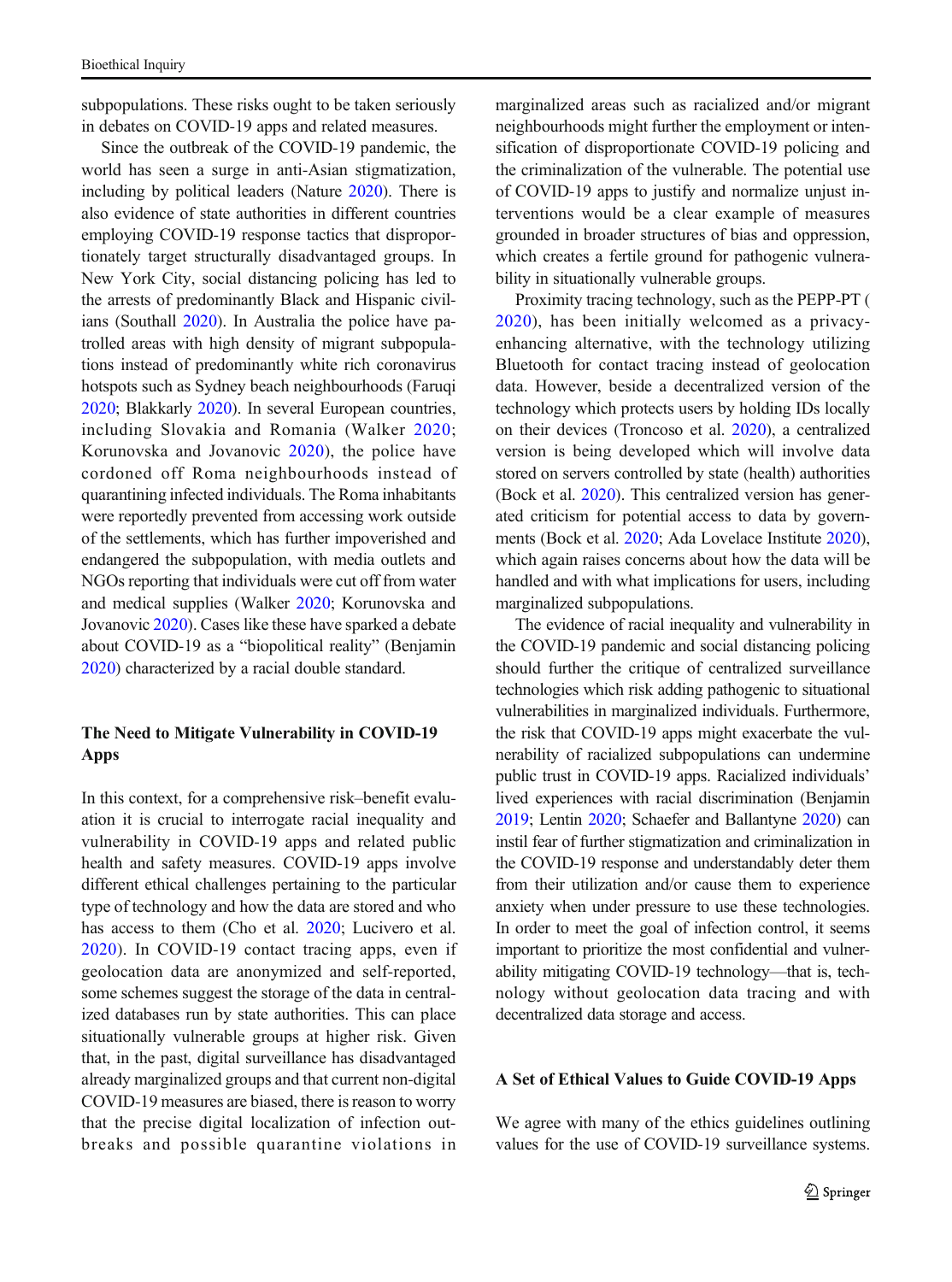These systems should respect privacy and confidentiality, be used for disease surveillance for the common good, and be scientifically sound, proportional, sustainable, and ethically justifiable (Morley et al. [2020;](#page-5-0) WHO [2020](#page-5-0)). We also agree that data collection on marginalized communities in the context of COVID-19 is necessary and should be upheld in order to reveal and better mitigate social vulnerabilities in pandemic responses and future pandemic planning. With respect to COVID-19 apps, the biopolitical reality permeated by structural inequalities calls for the explicit incorporation of values to guide the development and utilization of these technologies in order to mitigate social vulnerabilities (Enarson [2012](#page-4-0); Chung and Hunt [2012](#page-4-0)) that could arise. The UNESCO ([2020](#page-5-0), 2) statement on COVID-19 emphasizes "our collective responsibilities for the protection of vulnerable persons and the need to avoid any form of stigmatization and discrimination, both verbal and physical." Following on our discussion of vulnerability and broader debates on the ethical risks related to COVID-19 pandemic responses (Devakumar et al. [2020](#page-4-0); Lucivero et al. [2020\)](#page-5-0), it appears that beside the necessity of effectiveness and respect for privacy and confidentiality, COVID-19 apps ought to be explicitly grounded in values that include justice, equality, solidarity, and user-benefit. They should have robust oversight.

Values of justice, equity, and solidarity are important values in healthcare (Whitehead [1992;](#page-5-0) Krieger [1999](#page-5-0); Thompson et al. [2006;](#page-5-0) Powers and Faden [2008](#page-5-0); Venkatapuram [2011;](#page-5-0) Smith and Upshur [2019\)](#page-5-0). Devakumar et al. ([2020](#page-4-0)) emphasize that health protection does not only depend on effective universal healthcare systems but relies on social inclusion, justice, and solidarity. They argue that the absence of these values leads to the escalation of inequalities, scapegoating, and long-lasting discrimination, with broad negative public (health) outcomes. As such, these values are also central to the mitigation of situational and pathogenic vulnerability which stem from social contexts proliferated with inequality and oppression. The value of solidarity, in particular, emphasizes concern for structurally marginalized subpopulations (West-Oram and Buyx [2017;](#page-5-0) Jennings and Dawson [2015](#page-5-0)) and, as such, can guide public health measures to protect the most vulnerable.

Considering the risks that can stem from poorly designed and governed COVID-19 surveillance technology, it seems paramount that as a health technology, apps ought to provide health benefits to diverse target populations (Gasser et al. [2020](#page-4-0)), including marginalized groups. The value of beneficence reaches further beyond the basic healthcare requirement to avoid doing harm (Lipworth et al. [2018](#page-5-0)) and emphasizes the need for health interventions to improve public health outcomes equally. This is an important step, as a greater focus on benefit in vulnerable subpopulations can help mitigate pathogenic vulnerabilities (Hendl [2018\)](#page-5-0) and increase health equity, which in turn increases population health for all.

Schaefer and Ballantyne ([2020](#page-5-0)) argue that due to comorbidities, vulnerable people might have greater benefits from the use of COVID-19 apps. Yet, the authors acknowledge that the privacy risks to racialized people and their higher mortality rates place greater moral responsibility on privileged subpopulations to use surveillance technology. Nevertheless, all population groups should be able to use COVID-19 surveillance technology that respects their privacy without exacerbating their vulnerability via exposure to discriminatory "safety" measures.

In this regard, the integration of ethical values into the design and utilization of COVID-19 apps ought to be subject to robust oversight. Many have argued that, considering the serious risks involved, the current lack of regulation of COVID-19 surveillance technology is highly concerning and that strong governance and accompanying research are urgently needed (Lucivero et al. [2020;](#page-5-0) CIFAR [2020](#page-4-0)).

## Conclusion

Should current issues regarding efficacy, privacy, data protection, and concerns regarding vulnerability be resolved, then COVID-19 apps could be viable tools for the suppression of the pandemic. Underlying their design and implementation should, however, be the value of justice in healthcare, understood more holistically than as a matter of unequal distribution of smartphones. If apps are promoted as an integral part of the COVID-19 pandemic response, then this should be done with a clear and explicit commitment to values of health equity, non-discrimination, and solidarity with vulnerable subpopulations.

Furthermore, if COVID-19 apps are implemented, then it will be important to require developers and implementers to outline strategies to mitigate social vulnerabilities. Simultaneously, accompanying research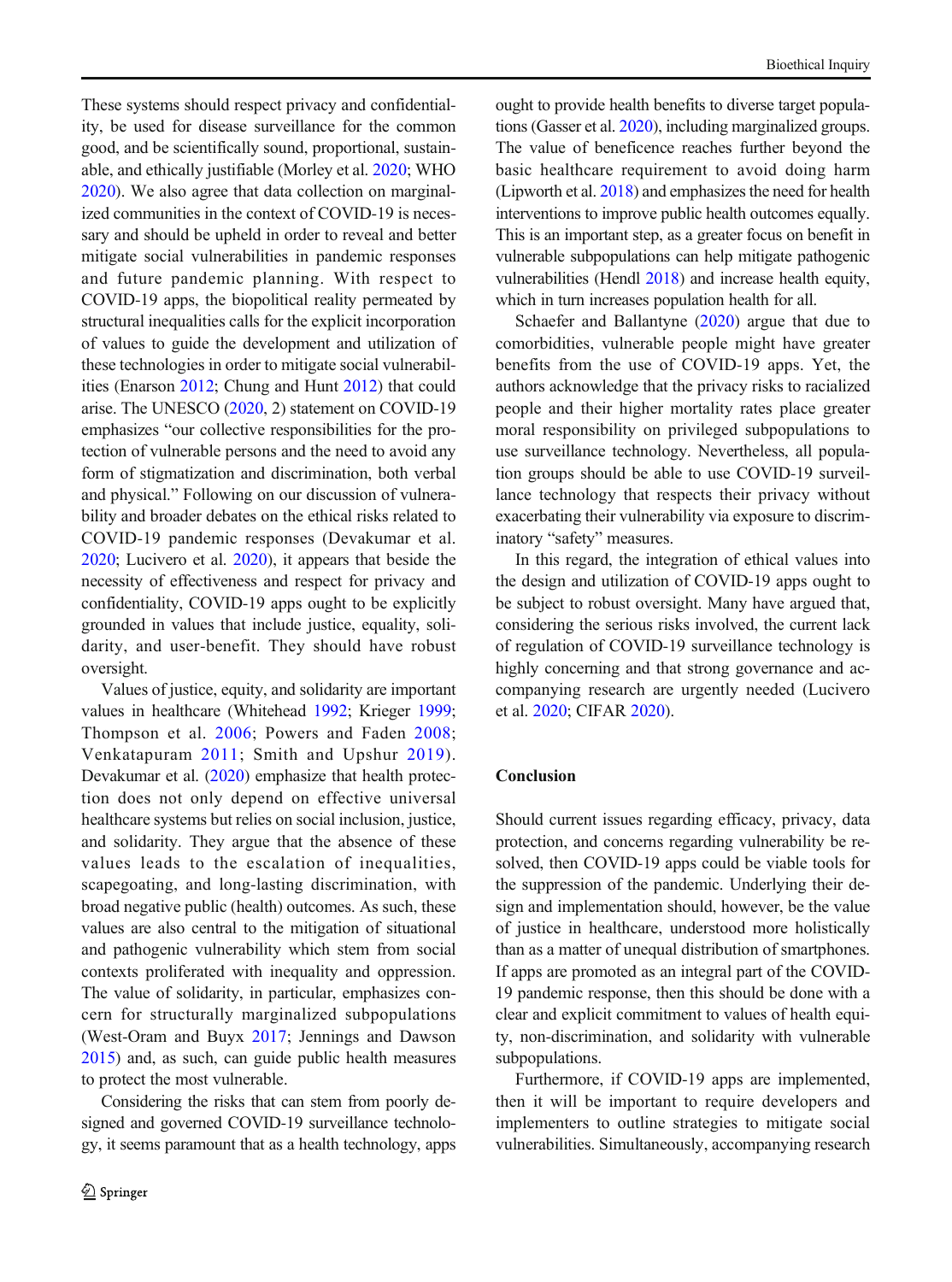<span id="page-4-0"></span>is warranted inquiring into a potential increase of biased measures related to the use of apps, such as qualitative studies interviewing marginalized groups on how they value the technology and whether they experience any negative effects.

Finally, some (Floridi 2020; Gasser et al. 2020) have emphasized that digital infectious disease surveillance and related measures need to be ceased at the end of the pandemic. Yet, the COVID-19 pandemic might not end anytime soon, and a general global preparedness for other pandemics is necessary (Smith and Silva [2015](#page-5-0); Rahimi and Abadi [2020](#page-5-0)). Thus, it is even more important to collect data about infectious diseases in all subpopulations and ensure that pandemic surveillance technology and public health measures are grounded in robust ethical values, including justice and a commitment to mitigate vulnerability of the most disadvantaged and at-risk individuals and subpopulations.

Funding Information Open Access funding provided by Projekt DEAL.

Open Access This article is licensed under a Creative Commons Attribution 4.0 International License, which permits use, sharing, adaptation, distribution and reproduction in any medium or format, as long as you give appropriate credit to the original author(s) and the source, provide a link to the Creative Commons licence, and indicate if changes were made. The images or other third party material in this article are included in the article's Creative Commons licence, unless indicated otherwise in a credit line to the material. If material is not included in the article's Creative Commons licence and your intended use is not permitted by statutory regulation or exceeds the permitted use, you will need to obtain permission directly from the copyright holder. To view a copy of this licence, visit [http://creativecommons.org/licenses/by/4.0/.](https://doi.org/)

### References

- Ada Lovelace Institute. 2020. COVID-19 Rapid evidence review: Exit through the app store? [https://www.adalovelaceinstitute.](https://www.adalovelaceinstitute.org/our-work/covid-19/covid-19-exit-through-the-app-store/) [org/our-work/covid-19/covid-19-exit-through-the-app](https://www.adalovelaceinstitute.org/our-work/covid-19/covid-19-exit-through-the-app-store/)[store/.](https://www.adalovelaceinstitute.org/our-work/covid-19/covid-19-exit-through-the-app-store/) Accessed May 11, 2020.
- Benjamin, R. 2019. Race after technology. Cambridge: Polity Press. -. 2020. Black skin, white masks: Racism, vulnerability and refuting black pathology. Department of African American Studies, Princeton University, News, April 15. [https://aas.](https://aas.princeton.edu/news/black-skin-white-masks-racism-vulnerability-refuting-black-pathology?fbclid=IwAR3Hufh0-ZKmLb5GucR2Nwahi8Utzc0ZDFocqYwBvG2vArELv6mcgQ-63xY) [princeton.edu/news/black-skin-white-masks-racism](https://aas.princeton.edu/news/black-skin-white-masks-racism-vulnerability-refuting-black-pathology?fbclid=IwAR3Hufh0-ZKmLb5GucR2Nwahi8Utzc0ZDFocqYwBvG2vArELv6mcgQ-63xY)[vulnerability-refuting-black-pathology?fbclid=IwAR3](https://aas.princeton.edu/news/black-skin-white-masks-racism-vulnerability-refuting-black-pathology?fbclid=IwAR3Hufh0-ZKmLb5GucR2Nwahi8Utzc0ZDFocqYwBvG2vArELv6mcgQ-63xY) [Hufh0-ZKmLb5GucR2Nwahi8Utzc0ZDFocqYwBvG2](https://aas.princeton.edu/news/black-skin-white-masks-racism-vulnerability-refuting-black-pathology?fbclid=IwAR3Hufh0-ZKmLb5GucR2Nwahi8Utzc0ZDFocqYwBvG2vArELv6mcgQ-63xY) [vArELv6mcgQ-63xY.](https://aas.princeton.edu/news/black-skin-white-masks-racism-vulnerability-refuting-black-pathology?fbclid=IwAR3Hufh0-ZKmLb5GucR2Nwahi8Utzc0ZDFocqYwBvG2vArELv6mcgQ-63xY) Accessed 20 Apr 2020.
- Bhala, N., G. Curry, A.R. Martineau, C. Agyemang, and R. Bhopal. 2020. Sharpening the global focus on ethnicity and race in the time of COVID-19. The Lancet 395(10338): 1673–1676.
- Blakkarly, J. 2020. Concerns police using coronavirus powers to target marginalised communities in Australia. SBS News, April 12. [https://www.sbs.com.au/news/concerns-police](https://www.sbs.com.au/news/concerns-police-using-coronavirus-powers-to-target-marginalised-communities-in-australia)[using-coronavirus-powers-to-target-marginalised](https://www.sbs.com.au/news/concerns-police-using-coronavirus-powers-to-target-marginalised-communities-in-australia)[communities-in-australia.](https://www.sbs.com.au/news/concerns-police-using-coronavirus-powers-to-target-marginalised-communities-in-australia) Accessed April 13, 2020.
- Bock, K., C.R. Kühne, R. Mühlhoff, M.R. Ost, J. Pohle, and R. Rehak. 2020. Data protection impact assessment for the corona app. Alexander von Humboldt Institute for Internet and Society. [https://www.hiig.de/publication/data](https://www.hiig.de/publication/data-protection-impact-assessment-for-the-corona-app/)[protection-impact-assessment-for-the-corona-app/.](https://www.hiig.de/publication/data-protection-impact-assessment-for-the-corona-app/) Accessed May 13, 2020.
- Cho H., D. Ippolito, and Y.W. Yun. 2020. Contact tracing mobile apps for COVID-19: Privacy considerations and related trade-offs. arXiv, Cornell University. [https://arxiv.](https://arxiv.org/pdf/2003.11511.pdf) [org/pdf/2003.11511.pdf](https://arxiv.org/pdf/2003.11511.pdf). Accessed April 5, 2020.
- Chowkwanyun, M., and A.L. Reed. 2020. Racial health disparities and Covid-19—caution and context. The New England Journal of Medicine. ePub ahead of print, May 6. doi: <https://doi.org/10.1056/NEJMp2012910>.
- Chung, R., and M.R. Hunt. 2012 Justice and health inequalities in humanitarian crises. Structured health vulnerabilities and natural disasters. In Health inequalities and global justice, edited by P. Lenard and C. Straehle, 197–212. Edinburgh: Edinburgh University Press.
- CIFAR. 2020. Society, technology and ethics in a pandemic. Expert Advisory Group Report, April 30. [https://www.cifar.](https://www.cifar.ca/docs/default-source/all-reports/ai-step-report-eng-10-f.pdf) [ca/docs/default-source/all-reports/ai-step-report-eng-10-f.](https://www.cifar.ca/docs/default-source/all-reports/ai-step-report-eng-10-f.pdf) [pdf.](https://www.cifar.ca/docs/default-source/all-reports/ai-step-report-eng-10-f.pdf) Accessed May 3, 2020.
- Covid Tracking Project. 2020. The Covid Racial Data Tracker. [https://covidtracking.com/race.](https://covidtracking.com/race) Accessed May 17, 2020.
- Devakumar, D., G. Shannon, S.S. Bhopal, and I. Abubakar. 2020. Racism and discrimination in COVID-19 responses. The Lancet 395(10231): 1194.
- Durocher, E., R. Chung, C. Rochon, and M. Hunt. 2016. Understanding and addressing vulnerability following the 2010 Haiti earthquake: Applying a feminist lens to examine perspectives of Haitian and expatriate health care providers and decision-makers. Journal of Human Rights Practice 8(2): 219–238.
- Enarson, E. 2012. Women confronting natural disaster: From vulnerability to resilience. Boulder: Lynne Rienner Publishers.
- Essien, U.R., and A. Venkataramani. 2020. Data and policy solutions to address racial and ethnic disparities in the COVID-19 pandemic. JAMA Health Forum. Published online April 28. https://jamanetwork. [com/channels/health](https://jamanetwork.com/channels/health-forum/fullarticle/2765498)[forum/fullarticle/2765498](https://jamanetwork.com/channels/health-forum/fullarticle/2765498).
- Faruqi, O. 2020. Compliance fines under the microscope. The Saturday Paper, April 18. [https://www.thesaturdaypaper.](https://www.thesaturdaypaper.com.au/news/health/2020/04/18/compliance-fines-under-the-microscope/15871320009710) [com.au/news/health/2020/04/18/compliance-fines-under](https://www.thesaturdaypaper.com.au/news/health/2020/04/18/compliance-fines-under-the-microscope/15871320009710)[the-microscope/15871320009710](https://www.thesaturdaypaper.com.au/news/health/2020/04/18/compliance-fines-under-the-microscope/15871320009710). Accessed April 20, 2020.
- Farmer P. 2009. Infections and inequalities: The modern plagues. Berkeley: University of California Press.
- Floridi, L. 2020. Mind the app. Onlife, April 18. [https://thephilosophyofinformation.blogspot.com/2020/04/mind](https://thephilosophyofinformation.blogspot.com/2020/04/mind-app-considerations-on-ethical.html)[app-considerations-on-ethical.html.](https://thephilosophyofinformation.blogspot.com/2020/04/mind-app-considerations-on-ethical.html) Accessed April 23, 2020.
- Gasser, U., M. Ienca, J. Scheibner, J. Sleigh, and E. Vaynena. 2020. Digital tools against COVID-19: Framing the ethical challenges and how to address them. arXiv, Cornell University. <https://arxiv.org/abs/2004.10236>.